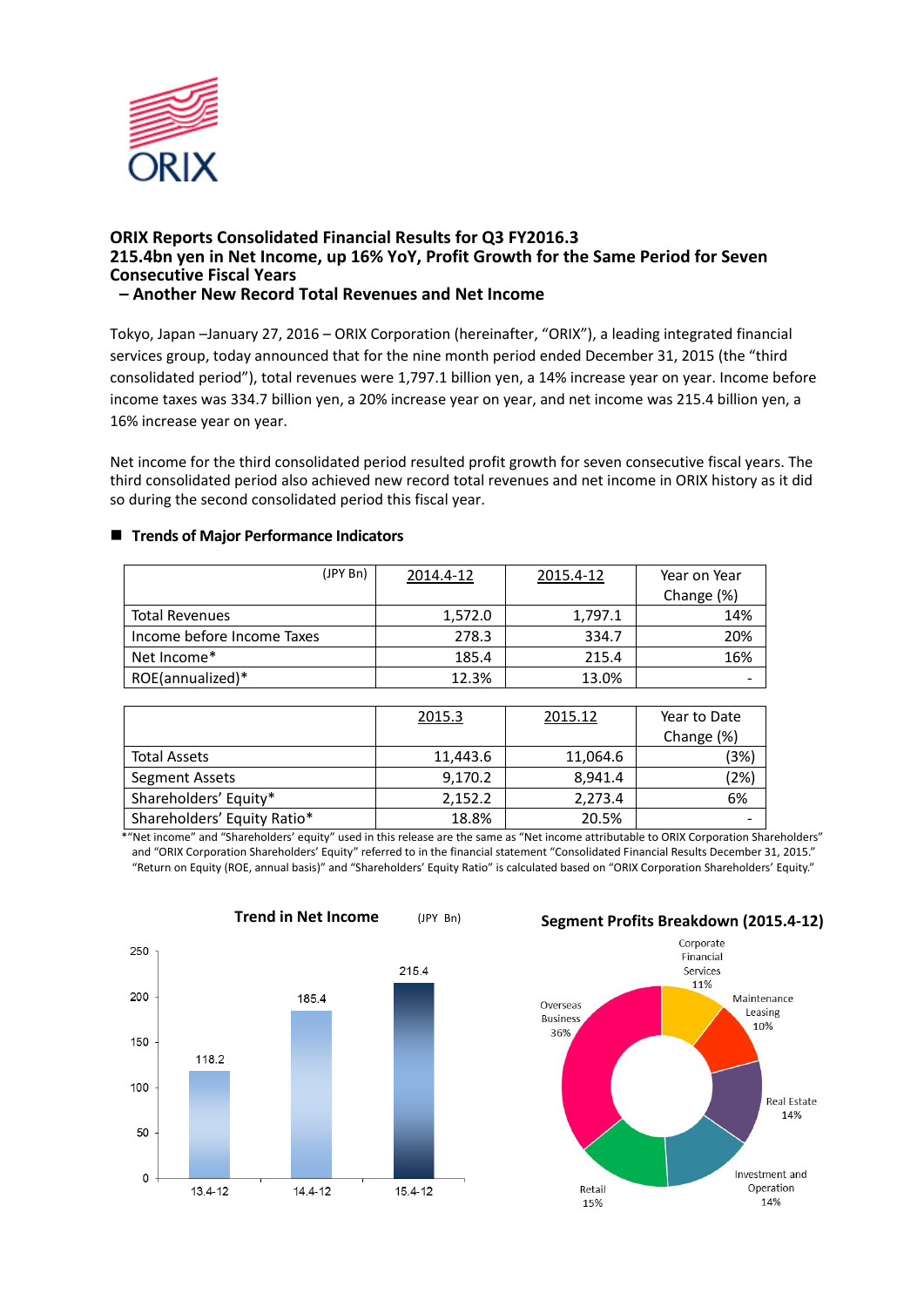# **Summary of Segment Performance (April 1, 2015 to December 31, 2015)**

During the third consolidated period, Overseas Business, Investment and Operation, Real Estate, and Corporate Financial Services segments have generated higher profits compared to the same period of the previous fiscal year. In addition, Maintenance Leasing segment showed solid performance.

#### **Corporate Financial Services**

(Lending, leasing and fee business)



- ・ Profit contribution from Yayoi, which was acquired in December 2014, and incomes from various fee businesses, such as sales of life insurance products, increased steadily.
- Recognized a gain on sales of investment securities during the first and third consolidated periods.
- 33.8 bn yen in segment profits, up 81% YoY.

## **Maintenance Leasing**

(Automobile leasing and rentals, car sharing, and test and measurement instruments and IT-related equipment rentals and leasing)



- Lease revenues increased due to steady expansion of auto lease assets.
- Profitability remained high, and revenues earned from value-added services such as fleet management also increased.
- 33.7 bn yen in segment profits, up 7% YoY.

#### **Real Estate**

(Real estate development, rental and financing; facility operation; REIT asset management; and real estate investment and advisory services)



- Due to the increasing number of foreign tourists visiting Japan, services income from facility operation business, such as hotels and Japanese inns, stayed strong.
- On the back of a strong real estate market, gains on sales of real estate increased and write-downs of assets held decreased.
- 44.4 bn yen in segment profits, up 97% YoY.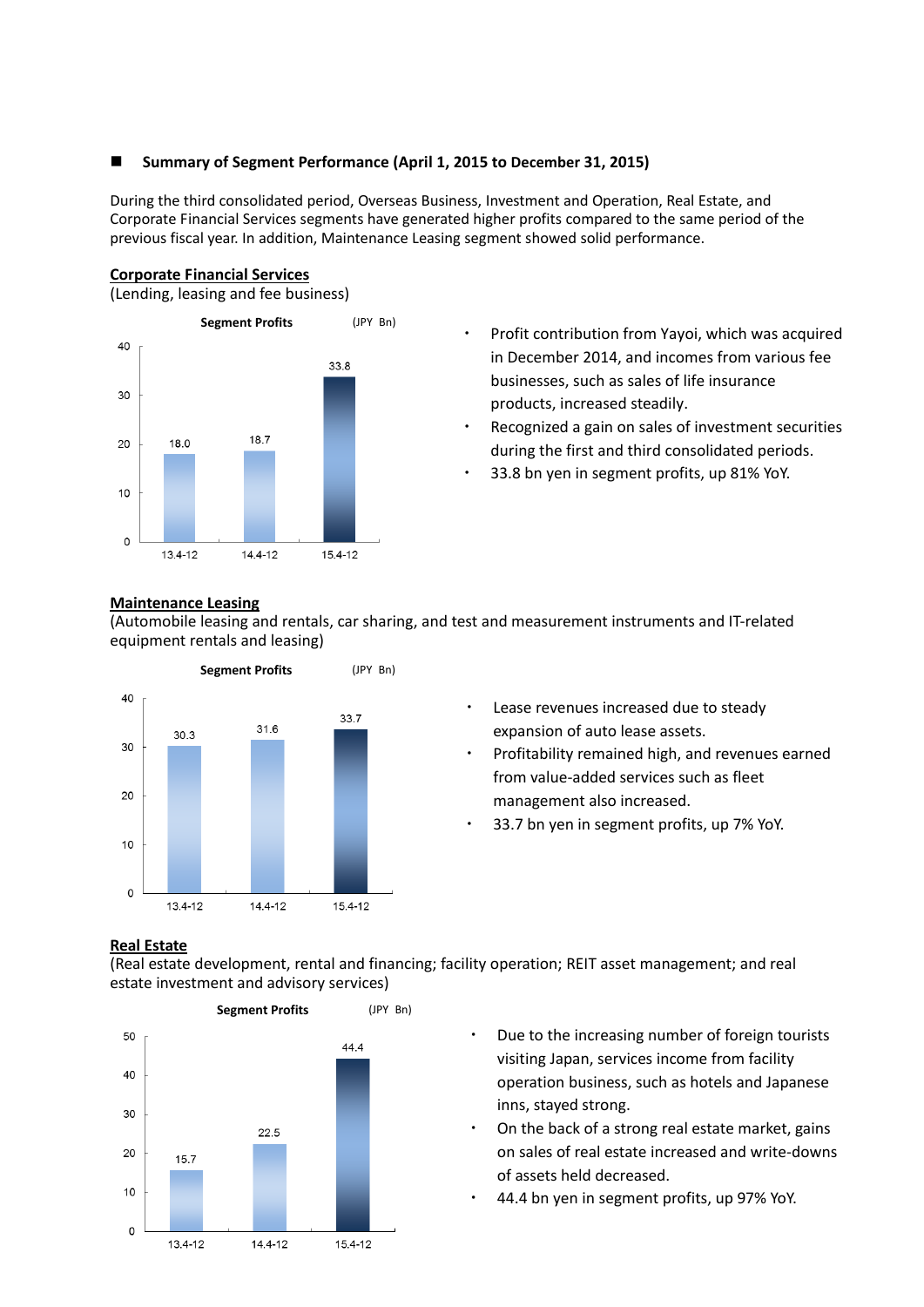# **Investment and Operation**

(Environment and energy-related business, principal investment, and loan servicing (asset recovery))



## **Retail**

(Life insurance, banking and card loan business)



- Revenue contributions from investees, gains on sales of investees, and number of condominiums sold by Daikyo have all increased.
- Earnings from the environment and energy-related business increased steadily due to gradual operation commencement of mega-solar projects.
- 46.7 bn yen in segment profits, an increase by 2 times YoY.
- ・ Revenues from insurance premiums increased due to the increased number of in-force policies, and finance revenues also increased due to financial asset growth such as card loan business.
- During the same period last fiscal year, a gain on sales of Monex Group shares (approximately 15 bn yen) and a bargain purchase gain from the acquisition of Hartford Life Insurance K.K. (approximately 36 bn yen) were recognized
- 48.8 bn yen in segment profits, down 49% YoY.

# **Overseas Business**

(Leasing, lending, investment in bonds, investment banking, asset management and ship- and aircraft-related operations)



- Revenues increased due to increase in finance revenues in the Americas and expansion of automobile and aircraft leasing assets.
- Recognized a gain on sale and valuation gain associated with the IPO of Houlihan Lokey during the second consolidated period.
- 116.0 bn yen in segment profits, up 37% YoY.